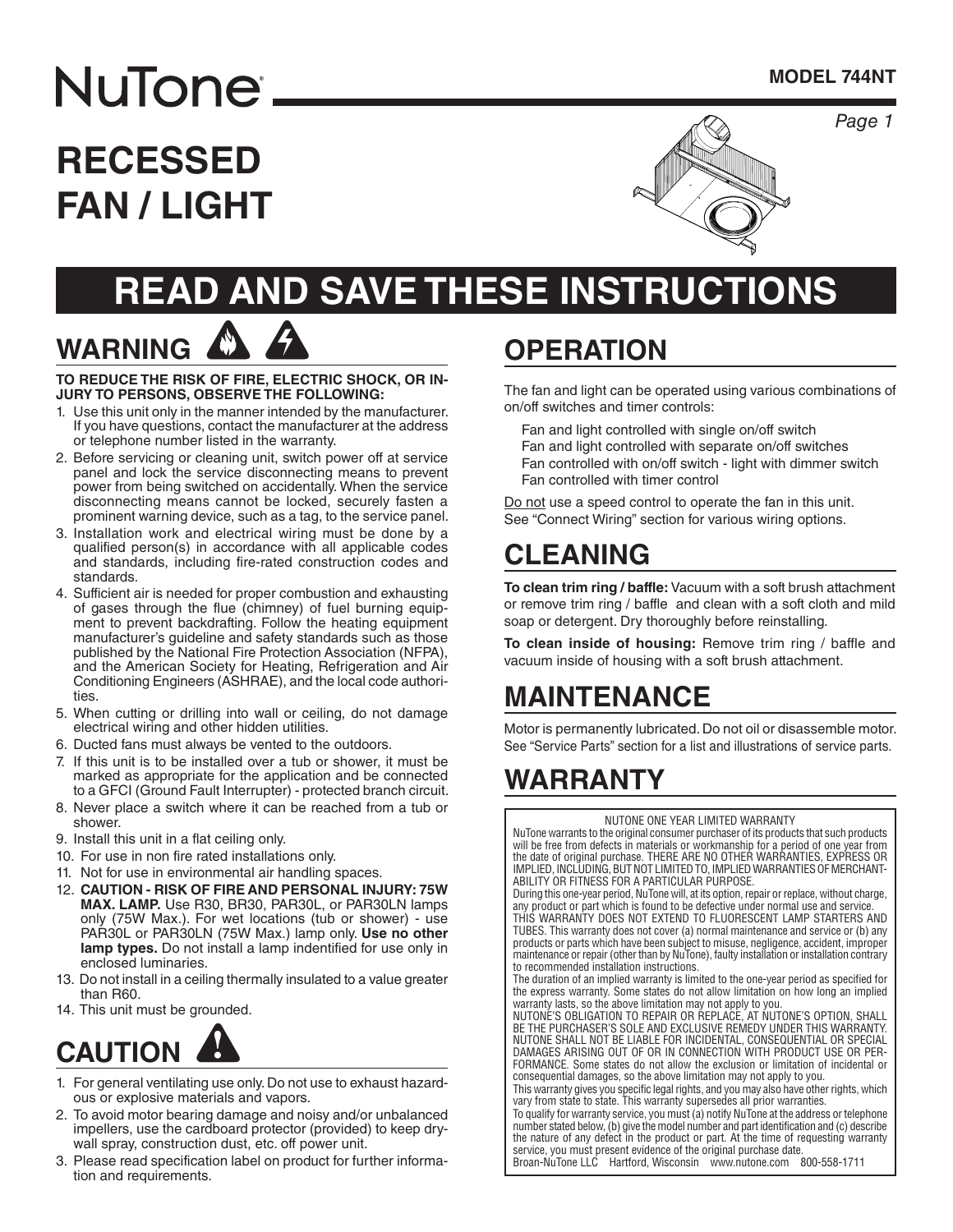### **MODEL 744NT**

# **NuTone**

### *Page 2*

### **Installer: Leave this manual with the homeowner.**

# PLAN THE INSTALLATION



*Typical Installation*

The unit can be installed anywhere between ceiling joists using mounting brackets provided.

\* Install in a flat ceiling only.



*Two of the most common ways to connect ductwork to the unit.*

The unit will operate most quietly and efficiently when located where the shortest possible duct run and minimum number of elbows will be needed.

Plan to supply the unit with proper line voltage and appropriate power cable.



#### *Do not install in a cooking area.*

The unit must not be installed above or inside the cooking area shown.

### **INSTALLATION**



### **1. Install mounting brackets.**

Slide the adjustable mounting brackets into the bracket channels on the housing.

Bend the tabs on the cardboard protector and insert protector into opening in housing.

NOTE: The cardboard protector shields the inside of the housing from drywall spray and construction dust. Do not remove it until after construction is completed.



#### **2. Mark mounting location.**

Position unit between joists and extend mounting brackets. **IMPORTANT: Position brackets so there will be an 1/8" gap between bottom of housing and ceiling material.** Mark the top of keyhole slot on all four mounting brackets.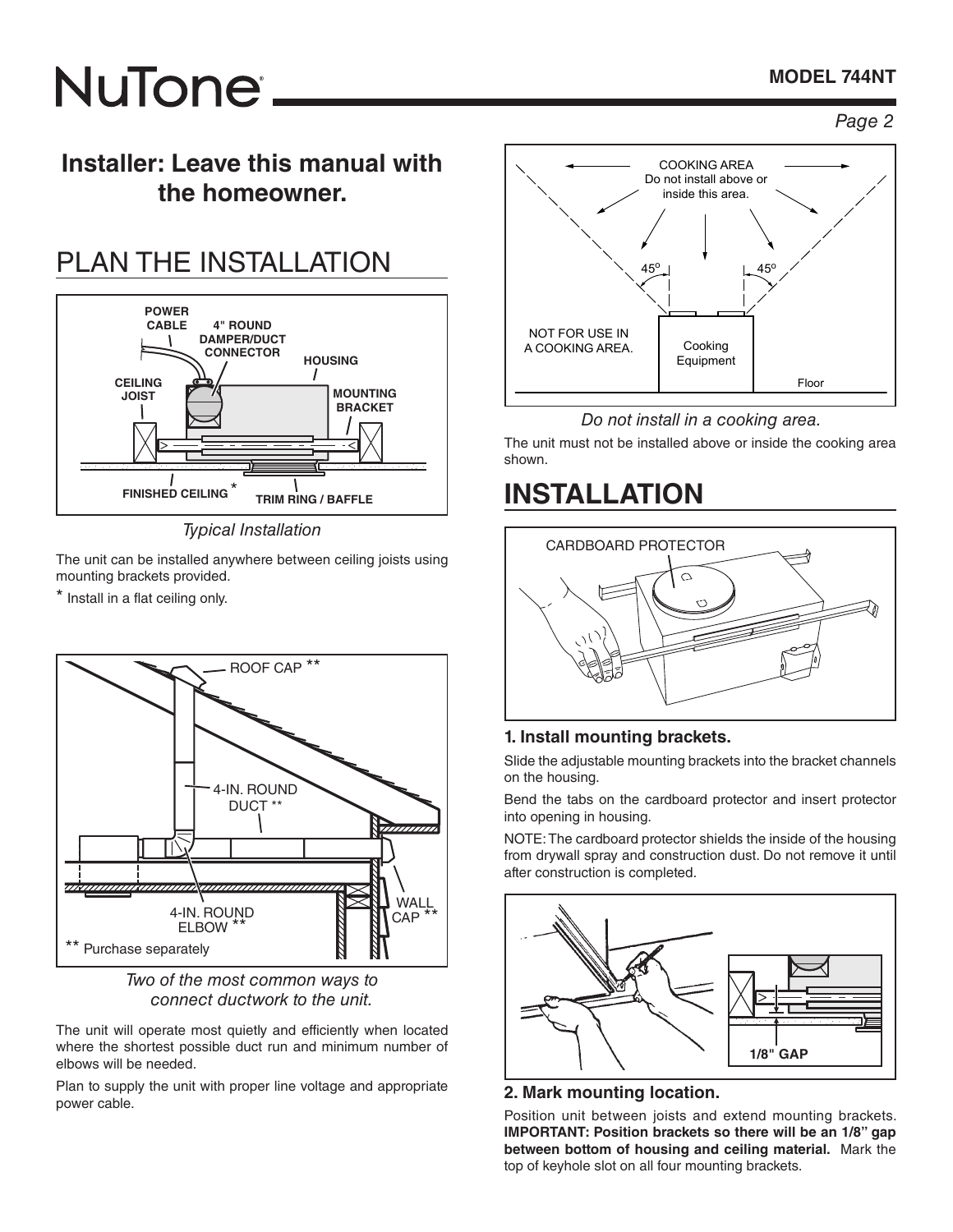### **MODEL 744NT**

# **NuTone**

*Page 3*



### **3. Pound in nails.**

Remove unit temporarily, and pound nails partially into joists at all four marked locations.



### **4. Hang and secure housing.**

Hang unit from nails. Check to make sure that there will be a 1/8" gap between bottom of housing and ceiling material. Pound nails tight. For wide joist centers: A #8 x 3/8 self-tapping screw can be used to join extended brackets together and create a rigid mount. To ensure a noise-free mount, crimp the bracket channels tightly around mounting brackets.



### **5. Attach damper/duct connector.**

Snap the damper/duct connector onto housing. Make sure that tabs on the connector lock in housing slots. (Top of damper/duct connector will be flush with top of housing.) Install ductwork.

**NOTE:** Make sure damper flap is in place inside of duct connector. If it is not: ①Squeeze top and bottom of connector to 2 snap flap back into place.



### **6. Choose power cable direction.**

Remove wiring plate. When re-attached, the wiring plate allows the power cable to enter unit horizontally or vertically.

### **7. Connect wiring.**

Unit can be wired from outside of housing as shown. Use UL approved connectors to wire per local codes.



*Fan and Light operated with single on/off switch*



*Fan operated with separate on/off switch or timer. Light operated with separate on/off switch or dimmer switch.*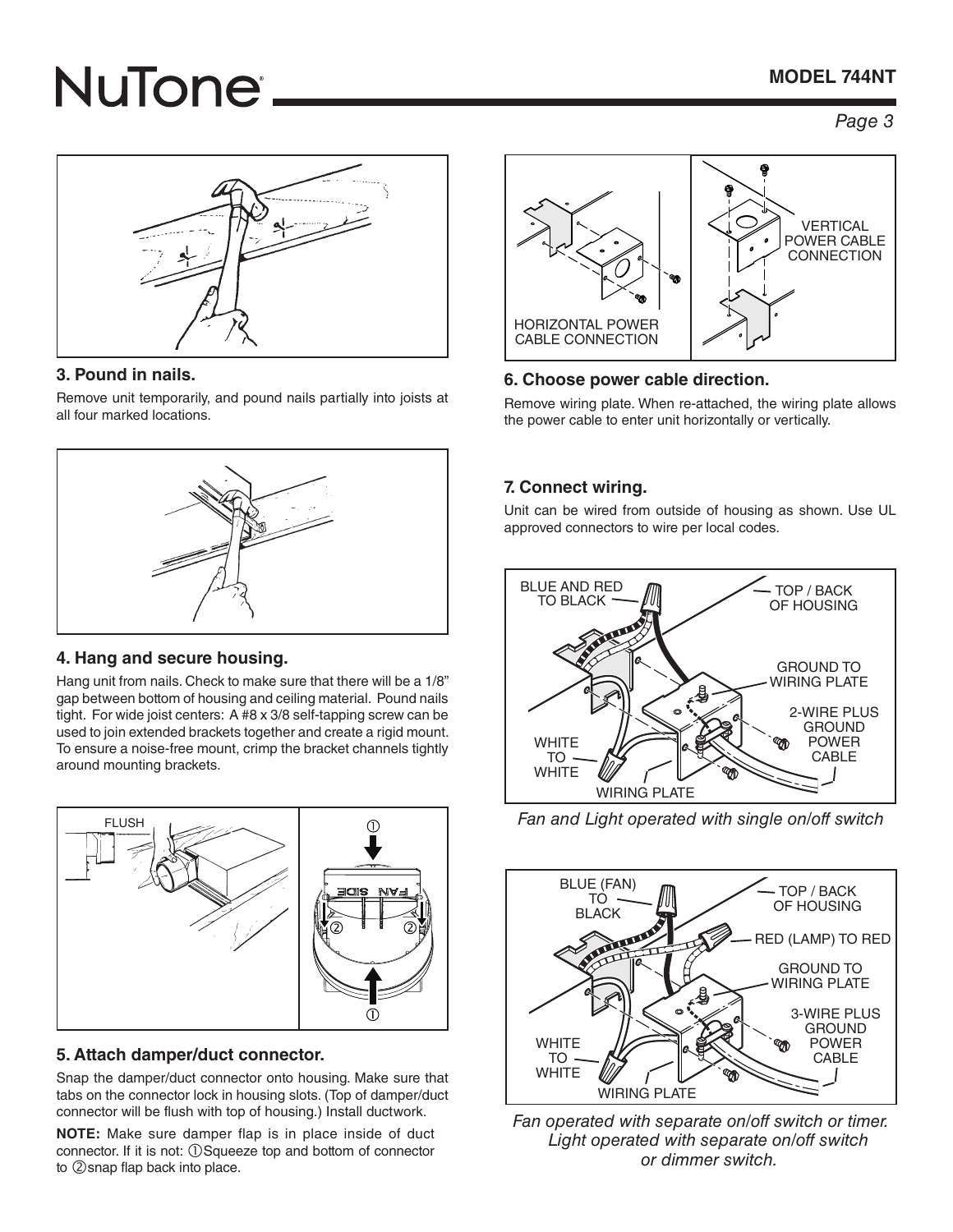### **MODEL 744NT**

# **NuTone**

### *Page 4*



### **8. Finish ceiling.**

Cut an opening in finished ceiling material for housing collar.



### **9. Attach trim ring / baffle to housing.**

Remove the cardboard protector from inside the housing collar.

Insert one end of each spring into the holes on the lamp bracket. Center trim ring / baffle in ceiling opening.



### **10. Install bulb.**



Use R30, BR30, PAR30L, or PAR30LN lamps only (75W Max.). For wet locations (tub or shower) - use PAR30L or PAR30LN (75W Max.) lamp only. **Use no other lamp types.**

Do not install a lamp indentified for use only in enclosed luminaries.

## **SERVICE PARTS**



| <b>KEY NO.</b> | <b>PART NO.</b> | <b>DESCRIPTION</b>              |
|----------------|-----------------|---------------------------------|
| 1              | 97014185        | Damper / Duct Connector         |
| 2              | 97016382        | <b>Housing Assembly</b>         |
| 3              | 98003036        | Mounting Bracket (4 req.)       |
| 4              | 98005512        | <b>Wiring Adaptor Plate</b>     |
| 5              | 99524804        | Blower Wheel *                  |
| 6              | 99524805        | Motor Bracket / Venturi *       |
| $\overline{7}$ | 99080557        | Motor *                         |
|                | 97016454        | Motor / Motor Bracket Assembly  |
|                |                 | (includes Key Nos. 6 & 7) $*$   |
| 8              | 99271323        | Receptacle                      |
| 9              | 99271322        | <b>Thermal Protector</b>        |
| 10             | 99420551        | <b>Plastic Wire Clip</b>        |
| 11             | 99770033        | Lamp Socket                     |
| 12             | 97016491        | Lamp Bracket                    |
|                | 97016453        | Lamp Bracket Assembly           |
|                |                 | (includes Key Nos. 8 thru 12)   |
| 13             | 99524802        | Trim Ring / Baffle with Springs |
| 14             | 99525160        | Baffle Springs (2 req.)         |

Order replacement parts by PART NO. - not by KEY NO.

\* Lamp Bracket Assembly must be removed to service these parts.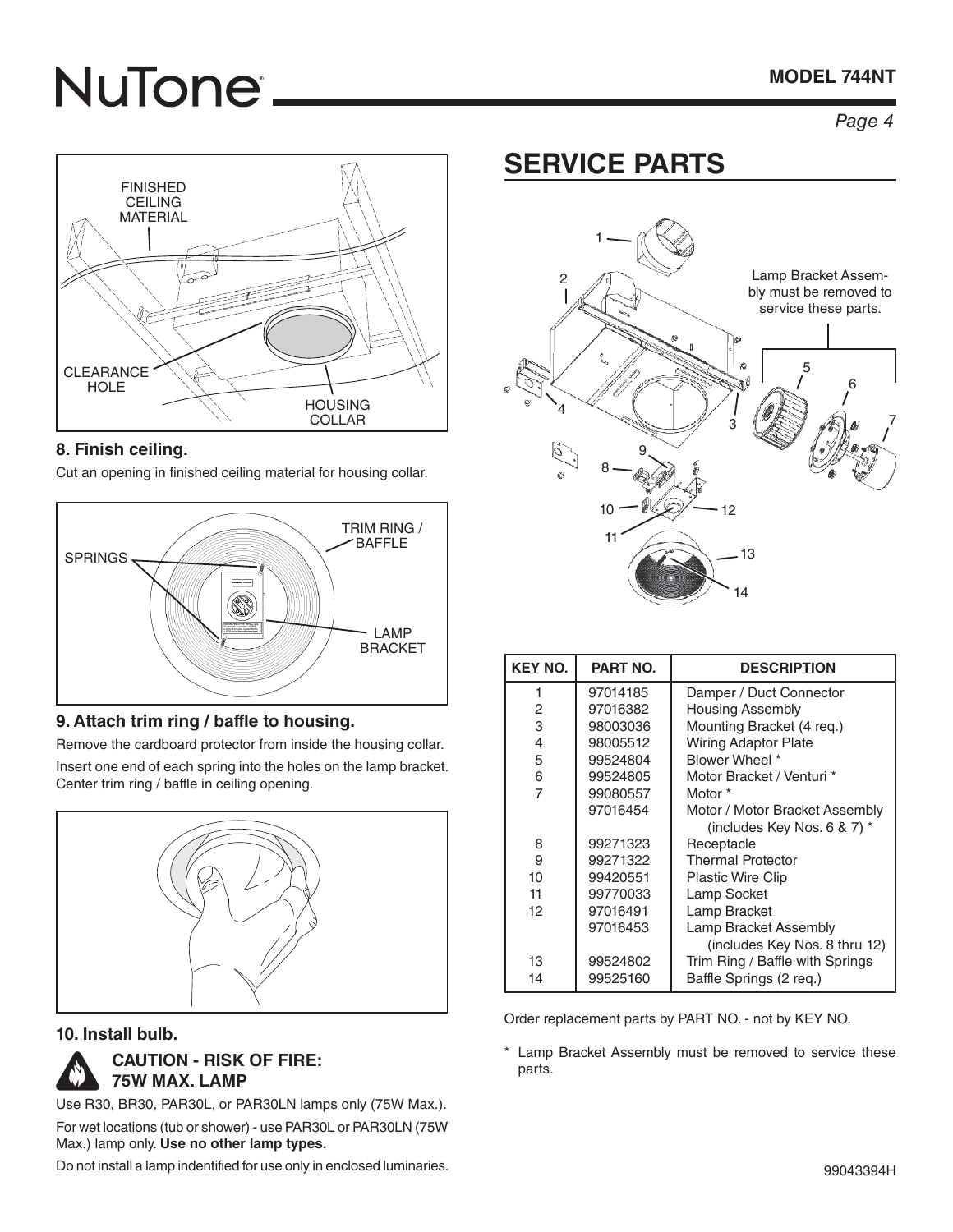*Página* 5

# NuTone.

# **VENTILADOR CON LÁMPARA EMPOTRADO**



# **LEA Y CONSERVE ESTAS INSTRUCCIONES**

### **ADVERTENCIA PARA REDUCIR EL RIESGO DE INCENDIOS, DESCARGAS ELÉCTRICAS O LESIONES PERSONALES, OBSERVE LAS SIGUIENTES**

- **PRECAUCIONES:** 1. Use la unidad sólo de la manera indicada por el fabricante. Si tiene preguntas, comuníquese con el fabricante en la dirección o el número telefónico que se incluye en la garantía.
- 2. Antes de dar servicio a la unidad o de limpiarla, interrumpa el suministro eléctrico en el panel de servicio y bloquee los medios de desconexión del servicio para evitar que la electricidad se reanude accidentalmente. Cuando no sea posible bloquear los medios de desconexión del servicio, fije una señal de advertencia (tal como una etiqueta) en un lugar visible del panel de servicio.
- 3. El trabajo de instalación y el cableado eléctrico deben estar a cargo de un personal capacitado, y cumplir con todos los códigos y normas correspondientes, incluidos los códigos y normas de construcción específicos sobre protección contra incendios.
- 4. Se necesita suficiente aire para que se lleve a cabo una combustión y descarga adecuadas de los gases a través del tubo de humos (chimenea) del equipo quemador de combustible, a fin de evitar los contratiros. Siga las directrices y las normas de seguridad del fabricante del equipo de calefacción, como las publicadas por la Asociación Nacional de Protección contra Incendios (National Fire Protection Association, NFPA), la Sociedad Americana de Ingenieros de Calefacción, Refrigeración y Aire Acondicionado (American Society for Heating, Refrigeration and Air Conditioning Engineers, ASHRAE) y las autoridades de los códigos locales.
- 5. Al cortar o perforar a través de la pared o del cielo raso, no dañe el cableado eléctrico ni otros servicios ocultos.
- 6. Los ventiladores con conductos siempre deben conectarse hacia el exterior.
- 7. Si se va a instalar esta unidad sobre una tina o ducha, debe estar marcada como apropiada para esta aplicación y conectarse a un GFCI (interruptor accionado por pérdida de conexión a tierra) en un circuito de derivación protegido.
- 8. Nunca coloque el interruptor en un lugar en donde se pueda alcanzar desde la tina o ducha.
- 9. Instale esta unidad en un techo plano solamente.
- 10. Para el uso en no fuego clasificó instalaciones solamente.
- 11. No para el uso en el aire ambiental que maneja espacios.
- 12. **PRECAUCIÓN RIESGO DE INCENDIO Y LESIONES PERSONALES: LÁMPARA MÁXIMO DE 75 VATIOS.** Use únicamente lámparas R30, BR30, PAR30L, o PAR30LN (máximo de 75 vatios). Para sitios expuestos a agua (tinas o duchas): use únicamente la lámpara PAR30L o PAR30LN (máximo de 75 vatios). **No utilice ningún otro tipo de lámpara.** No instale una lámpara identificado para el uso solamente en lumbreras incluidas.
- 13. No instale en un techo aislado termalmente a un valor mayor que R60.
- 14. Esta unidad debe estar conectada a tierra.



- 1. Sólo para usarse como medio de ventilación general. No se use para descargar materiales ni vapores peligrosos o explosivos.
- 2. Para evitar daños a los cojinetes del motor y rotores ruidosos y/o no equilibrados, utilice el protector de cartón (proporcionado) mantenga la unidad de potencia al resguardo de polvos de yeso, de construcción, etc.
- 3. Lea la etiqueta de especificaciones que tiene el producto para ver información y requisitos adicionales.

# **OPERACIÓN**

El ventilador y la lámpara pueden funcionar con varias combinaciones de interruptores de encendido/apagado y controles de regulador eléctrico:

- Ventilador y lámpara controlados con un solo interruptor de encendido/apagado
- Ventilador y lámpara controlados con interruptores de encendido/ apagado separados
- Ventilador controlado con un interruptor de encendido/apagado; lámpara controlada con un reductor de intensidad de la luz Ventilador controlado con un control de regulador eléctrico

No utilise un control de velocidad para funcionar el ventilador en esta unidad.

Vea la sección "Conecte los cables" se describen varias opciones de cableado.

## **LIMPIEZA**

**Para limpiar el anillo/deflector:** Límpielo con una aspiradora que tenga un cepillo suave como accesorio. También puede sacar el anillo/deflector y limpiarlo con un trapo suave y detergente o jabón suave. Séquelo muy bien antes de volver a instalarlo.

**Para limpiar el interior de la cubierta:** Saque el anillo/deflector y aspire el interior de la cubierta con una aspiradora que tenga un cepillo suave como accesorio.

### **MANTENIMIENTO**

El motor está permanentemente lubricado. No lubrique ni desmonte el motor.

Vea la sección "Piezas de repuesto" se encuentra una lista con ilustraciones de tales piezas.

### **GARANTIA**

GARANTIA NUTONE LIMITADA POR UN AÑO

NuTone garantiza al consumidor comprador original de sus productos que dichos productos carecerán de defectos en materiales o en mano de obra por un período de un año a partir de la fecha original de compra. NO EXISTEN OTRAS GARANTIAS, EXPLICITAS O IMPLICITAS, INCLUYENDO, PERO NO LIMITADAS A, GARANTIAS IMPLICITAS DE COMERCIALIZACION O APTITUD PARA UN PROPOSITO PARTICULAR.

Durante el período de un año, y a su propio criterio, NuTone reparará o reemplazará, sin costo alguno cualquier producto o pieza que se encuentre defectuosa bajo condiciones normales de servicio y uso. ESTA GARANTIA NO SE APLICA A TUBOS Y ARRANCADORES DE LAMPARAS

FLUORESCENTES. Esta garantía no cubre (a) mantenimiento y servicio normales o (b) cualquier producto o piezas que hayan sido utilizadas de forma errónea, negligente, que hayan causado un accidente, o que hayan sido reparadas o mantenidas inapropiadamente (por otras compañías que no sean NuTone), instalación defectuosa, o instalación contraria a las instrucciones de instalación recomendadas. La duración de cualquier garantía implícita se limita a un período de un año como se especifica en la garantía expresa. Algunos estados no permiten limitaciones en cuanto al tiempo de expiración de una garantía implícita, por lo que la limitación antes mencionada puede no aplicarse a usted.

LA OBLIGACION DE NUTONE DE REPARAR O REEMPLAZAR, SIGUIENDO EL CRITERIO DE NUTONE,<br>DEBERA SER EL UNICO Y EXCLUSIVO RECURSO LEGAL DEL COMPRADOR BAJO ESTA GARANTIA. NUTONE NO SERA RESPONSABLE POR DANOS INCIDENTALES, CONSIGUIENTES, O POR DANOS<br>ESPECIALES QUE SURJAN A RAIZ DEL USO O DESEMPEÑO DEL PRODUCTO. Algunos estados no permiten la exclusión o limitación de daños incidentales o consiguientes, por lo que la limitación antes mencionada puede no aplicarse a usted.

Esta garantía le proporciona derechos legales específicos, y usted puede también tener otros derechos,<br>los cuales varían de estado a estado. Esta garantía reemplaza todas las garantías anteriores.

Para calificar en la garantía de servicio, usted debe (a) notificar a NuTone al domicilio que se menciona abajo o al teléfono:1-800-637-1453, (b) dar el número del modelo y la identificación de la pieza, y (c) describir la naturaleza de cualquier defecto en el producto o pieza. En el momento de solicitar servicio cubierto por la garantía, usted debe de presentar evidencia de la fecha original de compra. Broan-NuTone LLC Hartford, Wisconsin www.nutone.com 800-558-1711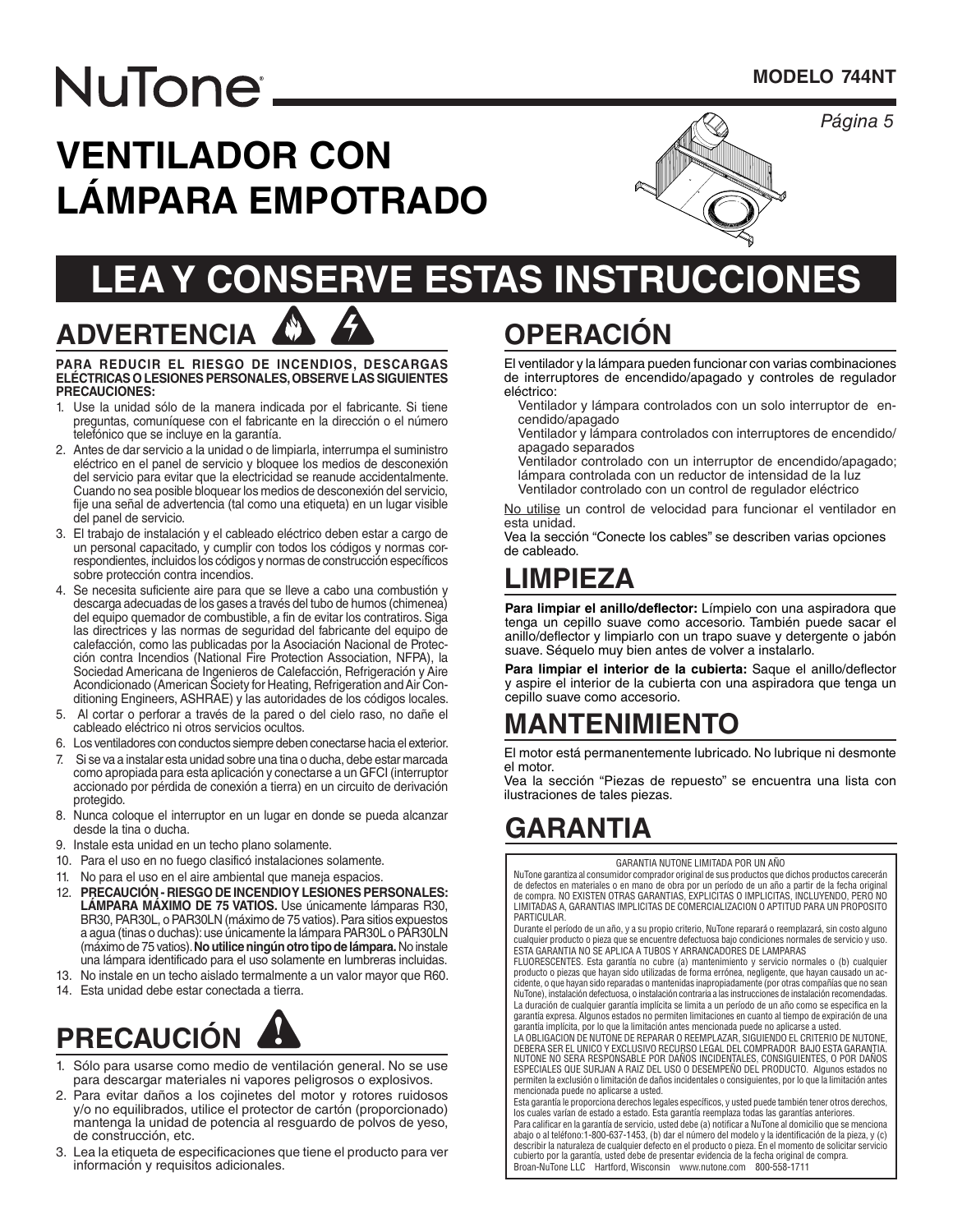### **MODELO 744NT**

# **NuTone®**

*Página 6* 

**A la persona que realiza la instalación: Deje este manual con el dueño de la casa.**

# **PLANIFICACIÓN DE LA INSTALACIÓN**



*Instalación típica*

Esta unidad se puede instalar en cualquier lugar entre las vigas del cielo raso usando los soportes de montaje que se proporcionan.

Instale en un techo plano solamente.



### *Dos de las maneras más comunes de conectar conductos a la unidad.*

El ventilador funcionará con más eficacia y menos ruido si se ubica en un sitio donde requiera el tramo de conductos más corto posible y un mínimo número de codos.

Alimente la unidad con el voltaje de línea y el cable eléctrico apropiados.



#### *No instale el equipo en un área de cocina.*

No se debe instalar la unidad sobre el área de cocina mostrada ni dentro de ella.

## INSTALACIÓN



### **1. Instale los soportes de montaje.**

Inserte los soportes de montaje ajustables en los canales del soporte de la cubierta.

Doble las lenguetas en el protector de cartón y inserte el protector en abrirse en la cubierta.

NOTA: El protector de cartón protege el interior de la cubierta contra el rocío de yeso y el polvo de la construcción. No lo quite sino hasta que la construcción esté completa.



### **2. Marque el sitio de montaje.**

Coloque la unidad entre las vigas y extienda los soportes de montaje. **IMPORTANTE: Los soportes de la posición tan allí serán un 3,2 mm (1/8 po) abra entre el fondo de la cubierta y el material del techo.** Marque la parte superior de la ranura tipo bocallave en los cuatro soportes de montaje.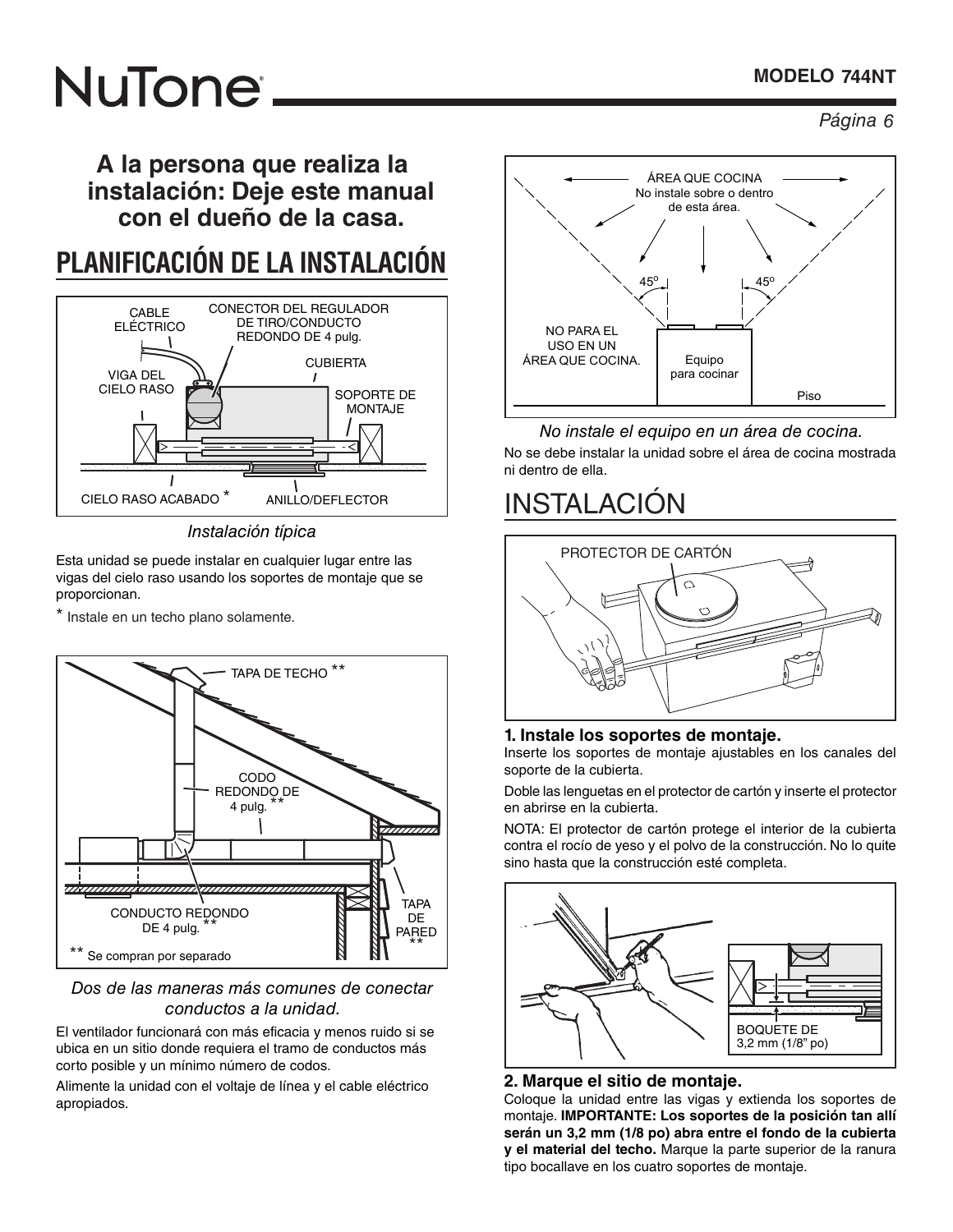### **MODELO 744NT**

# **NuTone**

*Página* 7



### **3. Martille los clavos.**

Quite temporalmente la unidad y clave parcialmente los clavos en las vigas en los cuatro lugares marcados.



### **4. Cuelgue la unidad y asegúrela.**

Cuelgue la unidad en los clavos. Compruebe para cerciorarse de que haya un 3,2 mm (1/8 po) abra entre el fondo de la cubierta y el material del techo. Clave los clavos firmemente. Para centros de vigas anchas: Se puede usar un tornillo autorroscante #8 x 3/8 para unir entre sí los soportes extendidos y crear un montaje rígido. Para lograr un montaje silencioso, doble los canales del soporte ajustadamente alrededor de los soportes de montaje.



# **5. Acople el conectador del regulador de tiro/ conducto.**

Conecte a presión el conector del regulador de tiro/conducto en la cubierta. Asegúrese de que las lengüetas del conector queden fijas en las ranuras de la cubierta. (La parte superior del conector del regulador de tiro/conducto quedará al ras con la parte superior de la cubierta.) Instale los conductos.

**NOTA:** Asegúrese de que la tapa del regulador de tiro esté colocada dentro del conector del conducto. Si no lo está: Comprima la parte superior e inferior del conector para volver a colocar la tapa en su lugar.



### **6. Elija la dirección del cable eléctrico.**

Quite la placa de cableado. Una vez reinstalada, la placa de cableado permite al cable eléctrico entrar a la unidad en sentido horizontal o vertical.

### **7. Conecte los cables.**

El cableado de la unidad puede hacerse desde afuera de la cubierta, tal como se muestra. Realice el cableado con conectores aprobados por UL y en cumplimiento de los códigos locales.



*Ventilador y lámpara controlados mediante un interruptor único de encendido/apagado* 



*Ventilador controlado mediante un interruptor de encendido/apagado o regulador eléctrico - Lámpara controlada mediante un interruptor de encendido/ apagado o reductor de intensidad separado.*